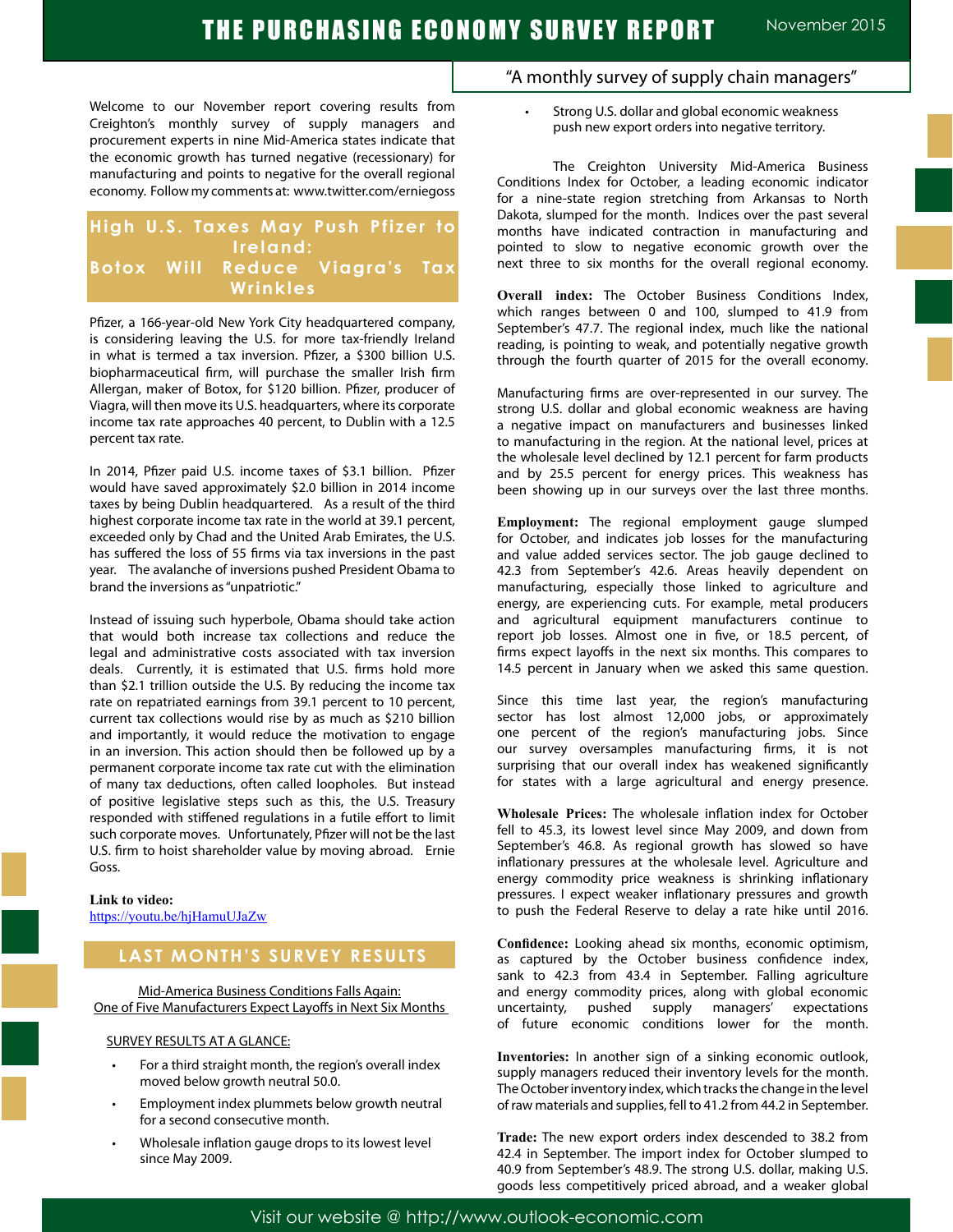# THE PURCHASING ECONOMY SURVEY REPORT

weaken again in the months ahead, I expect slow but positi growth for the state economy into the first quarter of 2016

#### "A monthly survey of supply chain managers"

November 2015

|                  | "A monthly survey of supply chain managers" |  |
|------------------|---------------------------------------------|--|
| ive<br>16.       |                                             |  |
|                  |                                             |  |
|                  |                                             |  |
| he<br>ng         |                                             |  |
| ed               |                                             |  |
| vas              |                                             |  |
| ore              |                                             |  |
|                  |                                             |  |
| ed               |                                             |  |
| for              |                                             |  |
| thy              |                                             |  |
| est              |                                             |  |
| ge:<br>œt.       |                                             |  |
|                  |                                             |  |
| ıce              |                                             |  |
| int<br>cial      |                                             |  |
|                  |                                             |  |
| er,<br>oly       |                                             |  |
| MIs<br>nal       |                                             |  |
| out<br>jes       |                                             |  |
|                  |                                             |  |
| 00<br>or!        |                                             |  |
| ırly<br>ad.      |                                             |  |
|                  |                                             |  |
|                  |                                             |  |
| ing              |                                             |  |
| eral!<br>for     |                                             |  |
| ate<br>$\circ f$ |                                             |  |
| jht              |                                             |  |
| ess              |                                             |  |
|                  |                                             |  |
|                  |                                             |  |

# THE PURCHASING ECONOMY SURVEY REPORT November 2015

economy, battered new export orders for the month. On the other hand, negative regional growth and lower oil prices again pushed the import index below growth neutral for the month.

**Other components:** Other components of the October Business Conditions Index were new orders at 38.1, down from 45.8 in September; production or sales moved lower to 38.7 from September's 48.3; and delivery speed of raw materials and supplies declined to 49.3 from last month's 57.4.

The Creighton Economic Forecasting Group has conducted the monthly survey of supply managers in nine states since 1994 to produce leading economic indicators of the Mid-America economy. States included in the survey are Arkansas, Iowa, Kansas, Minnesota, Missouri, Nebraska, North Dakota, Oklahoma and South Dakota.

The forecasting group's overall index, referred to as the Business Conditions Index, ranges between 0 and 100. An index greater than 50 indicates an expansionary economy over the course of the next three to six months. The Business Conditions Index is a mathematical average of indices for new orders, production or sales, employment, inventories and delivery lead time. This is the same methodology used by the National Institute for Supply Management, formerly the Purchasing Management Association, since 1931.

#### **MID-AMERICA STATES**

#### ARKANSAS

The October overall index, or leading economic indicator for Arkansas, plummeted to 43.6 from September's 50.8. Components of the index from the monthly survey of supply managers were new orders at 39.6, production or sales at 40.2, delivery lead time at 51.2, inventories at 42.8, and employment at 44.0. U.S. Bureau of Labor Statistics data show that over the last year, Arkansas has lost 2,800, or 1.8 percent, of its manufacturing jobs. Our surveys of supply managers in the state indicate that these losses will continue into the first quarter of 2016.

#### IOWA

The October Business Conditions Index for Iowa declined to 44.2 from 50.2 in September. Components of the index from the monthly survey of supply managers were new orders at 40.2, production or sales at 40.9, delivery lead time at 52.0, employment at 44.7, and inventories at 43.4. U.S. Bureau of Labor Statistics data show that over the last year, Iowa has lost 1,700, or 0.8 percent, of its manufacturing jobs. Our surveys of supply managers in the state indicate that this trend will continue into the first quarter of 2016 as losses for ethanol producers and food processor shrink manufacturing jobs primarily in nonurban areas.

#### **KANSAS**

The Kansas Business Conditions Index for October fell to 41.7 from September's 47.1. Components of the leading economic indicator from the monthly survey of supply managers were new orders at 37.9, production or sales at 38.5, delivery lead time at 49.0, employment at 42.1, and inventories at 40.9. U.S. Bureau of Labor Statistics data show that over the last year, Kansas has lost 4,300, or 2.7 percent, of its manufacturing jobs. Our surveys of supply managers in the state indicate that these losses will continue into the first quarter of 2016.

#### MINNESOTA

The October Minnesota Business Conditions Index slumped to 42.7 from September's regional high of 53.0. Components of the index from the monthly survey of supply managers were new orders at 38.8, production or sales at 39.4, delivery lead time at 50.2, inventories at 41.9, and employment at 43.1. U.S. Bureau of Labor Statistics data show that over the last year, Minnesota added 200 manufacturing jobs for a gain of 0.1 percent. Our surveys of supply managers in the state point to slight losses into the first quarter of 2016 as manufacturing exports slide even lower.

#### **MISSOURI**

- The U.S. added 271,000 jobs in October and the unemployment rate declined to 5.0%. This is stro and well above expectations. It almost locks the F into raising rates at its December 2015 meetings.
- The Case-Shiller home price index for August 2015 w 4.7% above that for August 2014. We are tracking mo and more housing price bubbles across the U.S.

The Business Conditions Index for Missouri slipped to a regional high 50.1 from September's 50.5. Components of the index from the survey of supply managers were new orders at 45.6, production or sales at 44.6, delivery lead time at 54.4, inventories at 54.1, and employment at 52.3. U.S. Bureau of Labor Statistics data show that over the last year, Missouri added 6,400 manufacturing jobs for a gain of 2.5 percent. Our surveys of supply managers in the state point to slow gains into the first quarter of 2016 as vehicle manufacturing boosts the manufacturing sector.

#### NEBRASKA

• A government probe of ExxonMobil, is aimed at silenci the firm. The investigation by New York Attorney Gene Eric Schneiderman seeks to punish ExxonMobil supporting research that contradicts global clima change dogma. Trampling constitutional rights those that question "accepted science" is downright Un-American.

Survey results for October will be released on the first busine day of next month, Dec. 1.

Follow Goss on twitter at http://twitter.com/erniegoss For historical data and forecasts visit our website at: http://www2.creighton.edu/business/economicoutlook/

After advancing above growth neutral for 19 straight months, Nebraska's Business Conditions Index fell below 50.0 for the fourth straight month. The index, a leading economic indicator from a monthly survey of supply managers slumped to 40.1 from 45.4 in September. Components of the index were new orders at 35.0, production or sales at 38.5, delivery lead time at 49.0, inventories at 40.9, and employment at 42.1. U.S. Bureau of Labor Statistics data show that over the last year, Nebraska has lost 3,200, or 3.3 percent, of its manufacturing jobs. Our surveys of supply managers indicate these losses will continue into the first quarter of 2016 with ethanol producers and food processors shedding jobs.

#### NORTH DAKOTA

North Dakota's leading economic indicator for October remained below growth neutral 50.0. The Business Conditions Index sank to a regional low 36.7 from September's 41.7, also a regional low. Components of the overall index from the monthly survey of supply managers were new orders at 33.3, production or sales at 33.9, delivery lead time at 43.1, employment at 37.0, and inventories at 36.0. U.S. Bureau of Labor Statistics data show that over the last year, North Dakota has lost 200, or 0.8 percent, of its manufacturing jobs. Our surveys of supply managers indicate these losses will widen into the first quarter of 2016 as manufacturing linked to agriculture and energy sustain losses.

#### **OKLAHOMA**

The October Business Conditions Index for Oklahoma slumped below growth neutral for a sixth straight month. The index from a monthly survey of supply managers in the state, dipped to a weak 40.1 from 46.2 in September. Components of the October survey of supply managers were new orders at 33.2, production or sales at 37.0, delivery lead time at 50.2, inventories at 42.0, and employment at 43.1. U.S. Bureau of Labor Statistics data show that over the last year, Oklahoma has lost 8,100, or 5.8 percent, of its manufacturing jobs. Our surveys of supply managers indicate these losses will continue into the first quarter of 2016 as lower energy prices weigh on Oklahoma's economy and manufacturing.

#### **SOUTH DAKOTA**

For the first time since November of 2012, South Dakota's leading economic indicator fell below growth neutral 50.0. The Business Conditions Index, from a monthly survey of supply managers, declined to 42.6 from 50.9 in September. Components of the overall index for October were new orders at 38.7, production or sales at 39.3, delivery lead time at 50.1, inventories at 41.8, and employment at 43.0. U.S. Bureau of Labor Statistics data show that over the last year, South Dakota added 2,100 manufacturing jobs for a gain of 4.9 percent. Unless our survey results

## **THE BULLISH NEWS**

## **THE BEARISH NEWS**

- The U.S. gross domestic product rose at an annualized rate of 1.5% in quarter 3, 2015. This is less than half what we should be tracking to gauge this as a healt economy.
- The number of first-time home buyers fell to its lowe level in 3 decades. Stiffer lending regulations and colle student loans are restraining this segment of the mark

## **WHAT TO WATCH**

L

Ĩ

- Federal Reserve: On Dec. 16, the Fed will announ any change in short term interest rates. A 25 basis point  $(14%)$  will be baked into markets by then. Pay spec attention to Yellen's language in the press release.
- PMIs: On Dec. 1, the first business day of Decemb Creighton and the National Institute for Supp Management will release regional and national PN for November. Both PMIs are moving down. A nation PMI below growth neutral will be bearish for stocks b bullish for bond prices. Also note the inflation gauge from the reports.
- Yield on 10-Year Treasury Bond: On finance.yah follow the yield on this long-bond yield for evidence rising inflationary pressures. Yields above 2.7% are ea warnings of higher interest rates in the months ahea

## **Goss Eggs (Recent Dumb Economic Moves)**